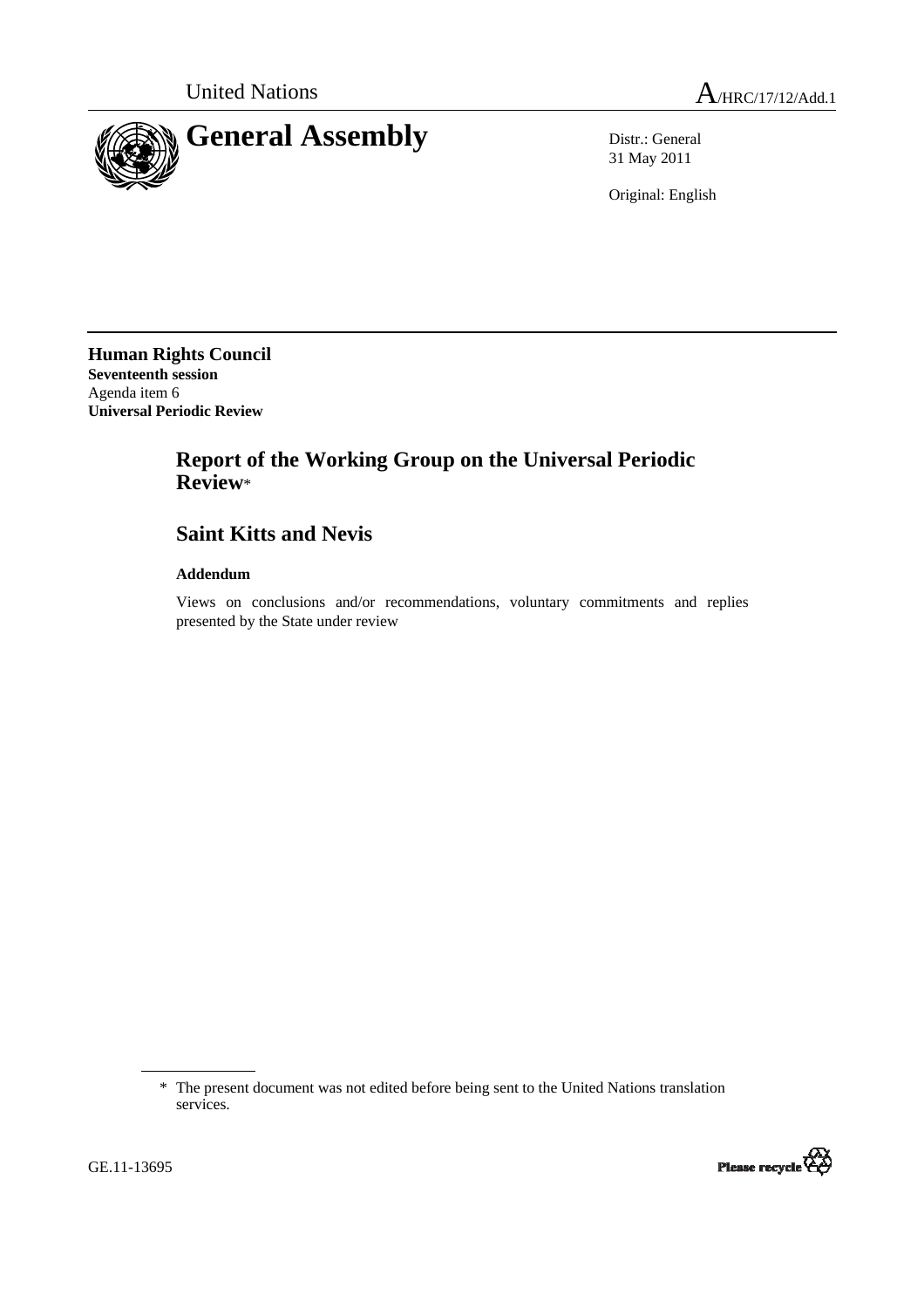1. St Kitts and Nevis presented its National Report on 28 January 2011, during the 10th session of the Working Group of the Universal Periodic Review (UPR).

2. St Kitts and Nevis has reviewed the recommendations presented during the interactive dialogue, contained in paragraphs 76.1 - 76.56 and hereby submits the following responses for the 17th session of the Human Rights Council.

## **Recommendation 76.1**

3. St Kitts and Nevis remains irrevocably committed to the promotion and protection of human rights and values the principles that the human rights core international instruments inherently foster. Owing in part to resource constraints, St Kitts and Nevis will not be able to ratify all of these instruments at this time but will accept the recommendation to continue to consider and review those instruments to which it is not yet Party.

4. To this end, a national core committee has been established, specifically to review these instruments and to present its recommendations to the decision-making body for consideration. It must be emphasized that as a basis for a decision on ratification, certain pertinent factors must be assessed prior to ratification, including the necessary review of the State's capabilities as well as the relevant legislation to better ensure that St Kitts and Nevis would be able to meet the standards of the Conventions and fulfill all obligations required of it.

## **Recommendations 76.2 - 76.5**

5. St Kitts and Nevis espouses the rights elaborated on in the International Covenants on Economic, Social and Cultural Rights. Although St Kitts and Nevis is not yet a Party to this instrument, appropriate domestic legislation - including the Education Act 2005, National Housing Act, Protection of Employment Act, Labour Act (pending Labour Code), Labour Minimum Wage Act, Marriage Act, Hospitals and Poor Relief Act, Public Health Act, Trade Union Act, all rooted in the country's Constitution to fortify the protection of the rights accorded to its citizens.

6. St Kitts and Nevis does not accept the recommendation to sign on and ratify the International Covenant on Civil and Political Rights at this time but refers to its response to Recommendation No. 76.1.

#### **Recommendations 76.6 - 76.8**

7. St Kitts and Nevis **cannot accept** the recommendations to accede to the Convention against Torture and Other Cruel, Inhuman or Degrading Treatment or Punishment and its Optional Protocol.

8. However, St Kitts and Nevis reiterates that its Constitution prohibits torture. Specifically, Chapter II entitled, "**Protection from Inhuman Treatment**" states, **"**A person shall not be subjected to torture or to inhuman or degrading punishment or other like treatment." St Kitts and Nevis opines that the constitutional and legislative framework supported by the administrative and institutional mechanisms for complaints and redress as well as an open and free media, allow for such cases to be reported and addressed.

### **Recommendation 76.9**

9. St Kitts and Nevis **is not in a position to accept** this recommendation and refers to Nos.1 and 2 of its responses and to reiterate that it is being reviewed at this time.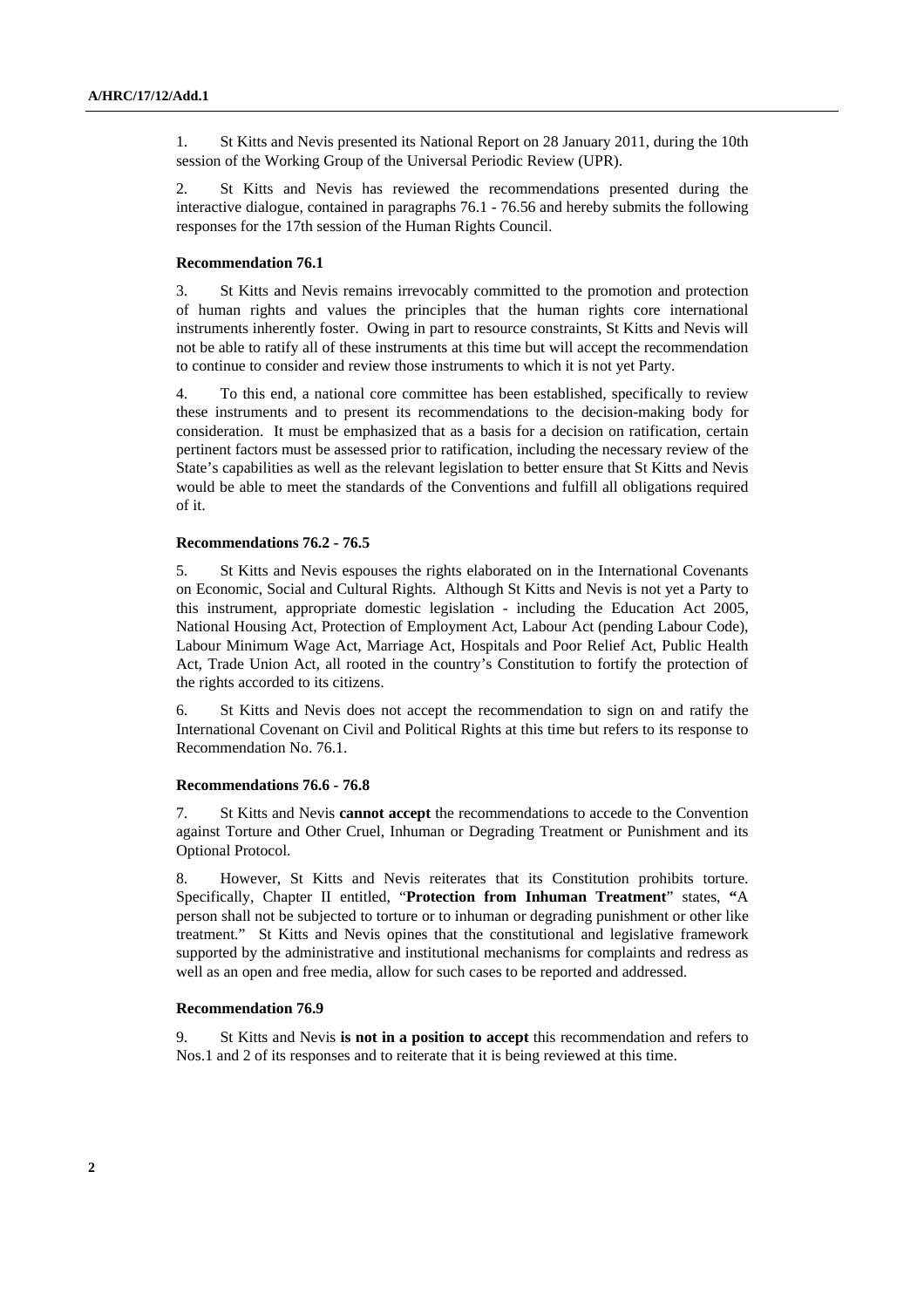#### **Recommendation 76.10**

10. St Kitts and Nevis **cannot accept the first part** of this recommendation at this time but refers to its response to Recommendation No. 76.1.

11. The Ministry of Health, Culture, Social Services and Gender Affairs is currently reviewing the Convention on the Rights of Persons with Disabilities and its respective Optional Protocols, as well as the two Optional Protocols to the Convention on the Rights of the Child with a view to ratification before the end of 2011.

#### **Recommendation 76.11**

12. St Kitts and Nevis refers to its response to Recommendation No. 76.1 and **cannot accept** this recommendation at this time.

#### **Recommendation 76.12**

13. St Kitts and Nevis refers to its response in paragraph 5.

## **Recommendation 76.13**

14. St Kitts and Nevis refers to its response to Recommendation 76.1 and states that while it appreciates the intent of the recommendation to protect the families of migrants, it does not consider that ratification to the International Convention on the Protection of the Rights of All Migrant Workers and Members of Their Families is necessarily required to achieve that goal, since under its domestic legislation, the rights of family members of migrants are already adequately protected.

#### **Recommendation 76.14 -76.16**

15. St Kitts and Nevis refers to its response in paragraph No. 9 and **accepts** these recommendations.

#### **Recommendation 76.17**

16. St Kitts and Nevis **accepts** this recommendation and refers to its response in paragraph 9.

#### **Recommendation 76.18 - 76.20**

17. St Kitts and Nevis is **not in a position to accept** this recommendation at this time.

#### **Recommendation 76.21**

18. St Kitts and Nevis **cannot accept** this recommendation at this time.

#### **Recommendation 76.22**

19. St. Kitts and Nevis refers to its response to Recommendation No. 76.1 and **cannot accept** the first part of this recommendation at this time.

20. The Government is of the firm belief that the Constitution and national legislation, together with government policies, to a large degree already provide for the promotion and protection of human rights of citizens. Notwithstanding that St Kitts and Nevis is not yet a Party to all of the instruments, it remains dedicated to continuing to adopt best practices which foster human rights.

21. St. Kitts and Nevis remains open to accept offers of technical assistance that would enhance human rights.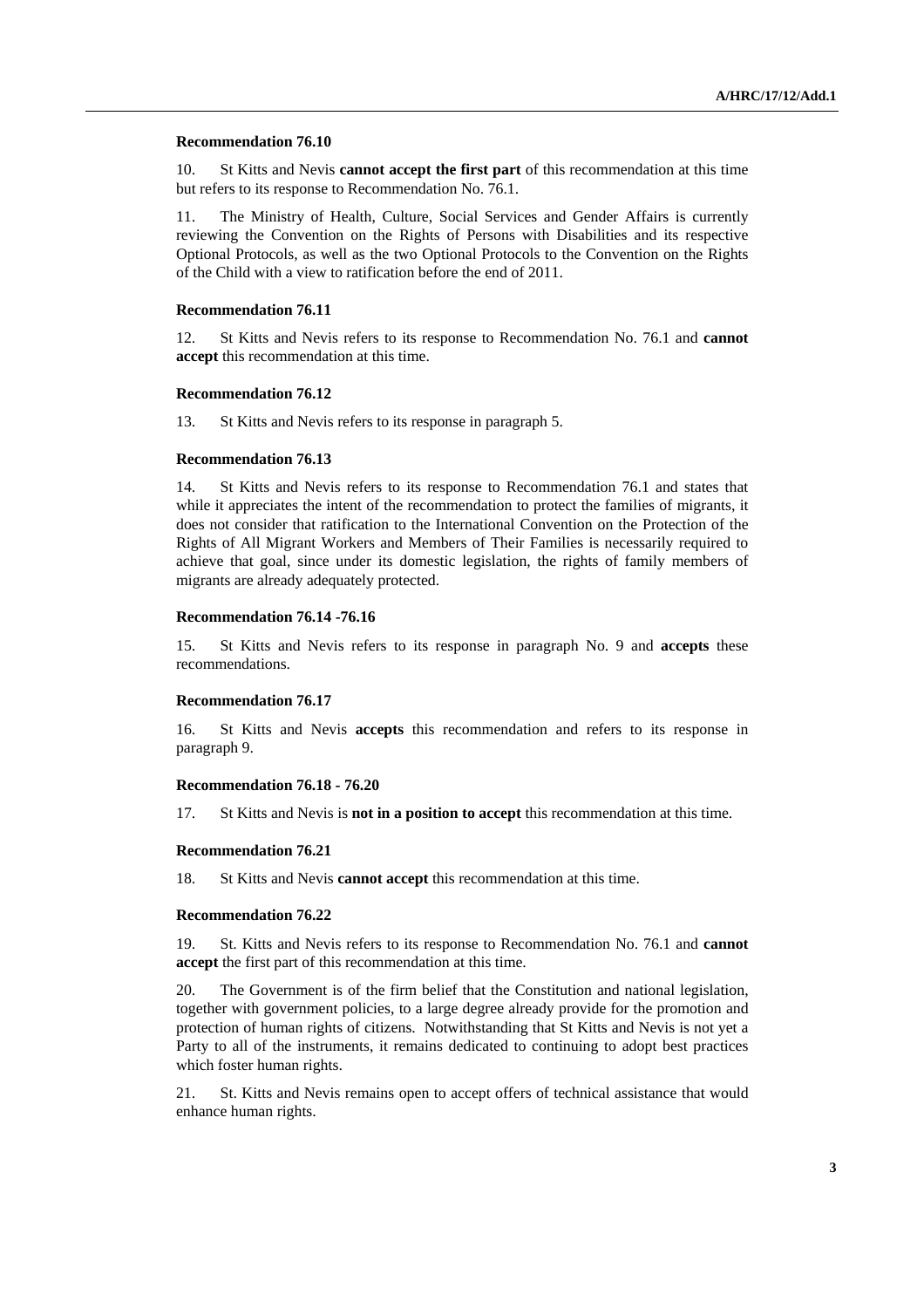#### **Recommendations 76.23 - 76.29**

22. Although St. Kitts and Nevis is of the view that a National Human Rights Institution would be a significant advancement to improving the coordination on human rights policies between stakeholders, the Federation considers such an entity to be, in effect, independent of the Government. This conclusion was arrived at from an examination of the Paris Principles- specifically paragraph 2 on "Composition and guarantees of independence and pluralism", and paragraph 3(d) on "Competence and responsibilities".

23. St. Kitts and Nevis therefore **cannot accept** the recommendations to create and establish such an entity as it is not the sole responsibility of Government so to do.

24. Nonetheless, the Government is seriously committed to cooperating with nongovernmental organisations and or individuals that may be disposed to establishing such national monitoring mechanisms for further promotion and protection of human rights.

25. In the meantime, the Government will continue to support the work and Office of the Ombudsman, established in accordance with the Ombudsman Act of 2006 to protect and enforce the rights of citizens of St. Kitts and Nevis. This institution continues to maintain a high degree of independence and objectivity, creating a sound basis whereby all citizens might be afforded an opportunity to have their grievances with Government Departments; Public Authorities, Government Boards and other Public Officials heard and investigated.

#### **Recommendation 76.30**

26. St Kitts and Nevis **accepts** this recommendation.

#### **Recommendations 76.31 - 76.36**

27. St. Kitts and Nevis is unable to issue a standing invitation to all Special Procedures of the HRC at this time and therefore **cannot accept** the recommendations to do so. However, St. Kitts and Nevis would like to underscore its willingness to address all concerns on a case by case basis.

## **Recommendation 76.37**

28. St. Kitts and Nevis will seek to strengthen those entities responsible for the promotion of the rights of women and children, in particular, Gender Affairs and more specifically in the case of children, the Department of Probation and Child Protection Services. The latter institution is at the vanguard of Child Protection in the Federation being one of the government's principal arms for ensuring that the rights of children are regarded, especially with respect to those in need of care and protection, those in conflict with the law, adoption and foster care and related issues.

#### **Recommendation 76.38**

29. The Education System is designed to develop an understanding of the principle of gender equality and other forms of equality. As was already indicated in our National Report, in addition to promoting an overall respect for and adherence to the rule of law, a Legal Aid Clinic was set up to help address the legal concerns of disadvantaged persons in society and to provide access to justice for those who would normally lack the means to do so. However, St Kitts and Nevis is of the view that there is need for increased public education and awareness in this regard and greater advocacy for the essential role of women and girls in a developing society. The Federation therefore renews its commitment to supporting efforts to achieve this goal.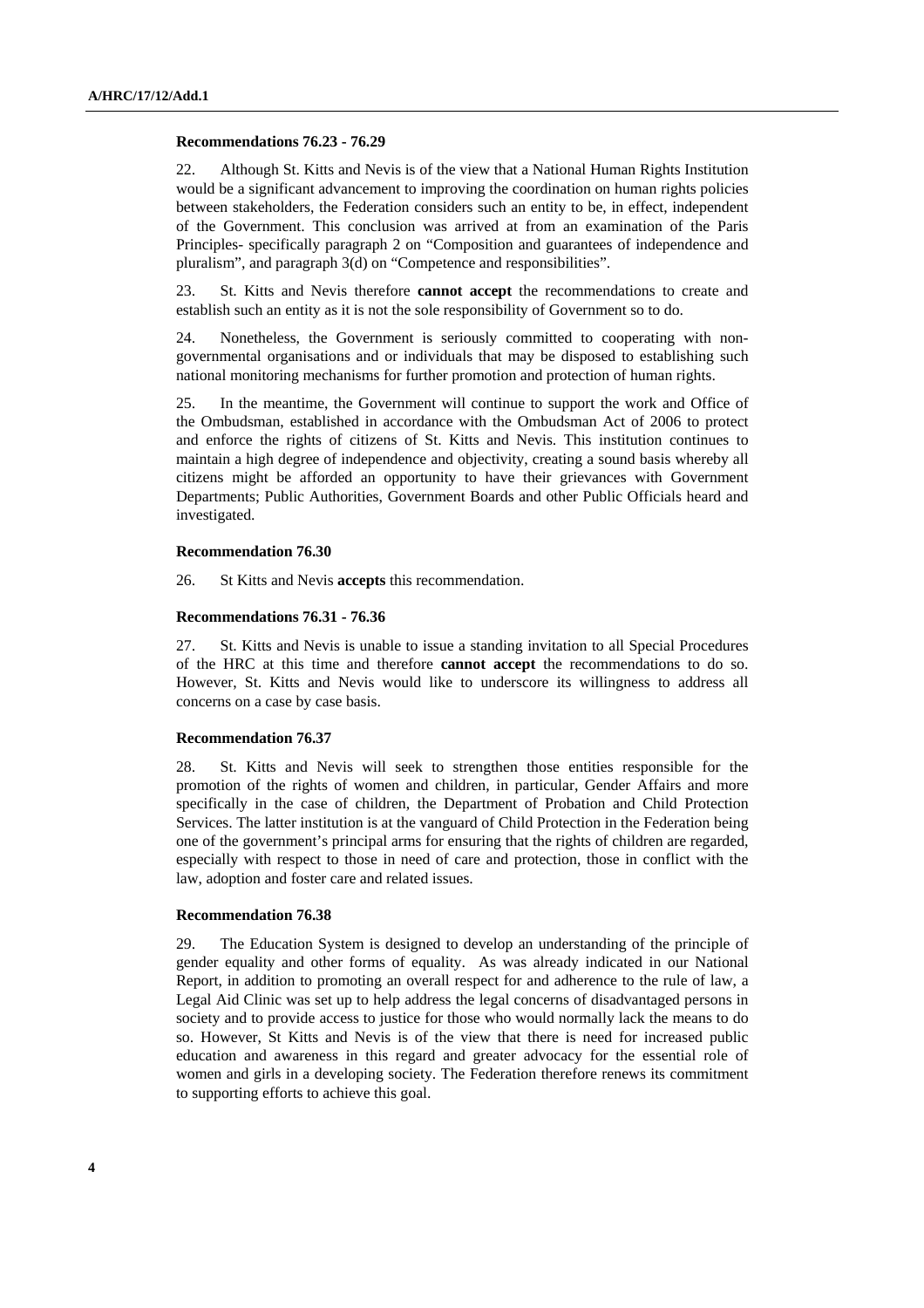#### **Recommendation 76.39**

30. Through the Employment of Women, Young Persons & Children Act, Labour Act and the Labour Minimum Wage Act the Government has sought to set the standards for the treatment of women in the workplace. St. Kitts and Nevis will through the Labour Department and Gender Affairs continue to ensure that these critical pieces of legislation are implemented at all levels.

### **Recommendation 76.40**

31. St. Kitts and Nevis **accepts** this recommendation.

#### **Recommendation 76.41**

32. St. Kitts and Nevis refers to its response in paragraph 26 and states further that the Offences Against the Persons Act and the Criminal Law Amendment Act criminalize acts of rape and sexual abuse. Rape is punishable by a maximum penalty of life imprisonment.

33. The Counseling Department in the Ministry of Health, Social and Community Services and Gender Affairs provides support and counseling for victims of crime.

#### **Recommendation 76.42**

34. St. Kitts and Nevis **accepts** this recommendation. Corporal punishment is a contentious issue which elicits divergent views in the public. St Kitts and Nevis makes a clear distinction between punishment administered under stringent rules in the educational system (Education Act 2005) and persons who physically abuse children. The Department of Probation and Child Protection Services Act prohibits cases of the latter type. The Domestic Violence Act of 2000 addresses issues of care and protection of children and makes adequate provision for penalizing those who would act abusively towards minors. Additonally, the Education Act makes provision for further consideration of the issue with a view to abolishing it in the schools at some future date. St Kitts and Nevis remains open to consultation on the matter.

## **Recommendation 76.43**

35. St Kitts and Nevis reiterates its response in paragraph 26 but **cannot accept** this recommendation at this time.

### **Recommendations 76.44 - 76.48**

36. St. Kitts and Nevis continues to uphold the principles promulgated in the Convention on the Rights of the Child. While the Federation intends to open public discourse on the issue of the age of criminal responsibility, there is currently no public mandate to effect a change at this time and the recommendations in this regard are not accepted.

37. The Juvenile Act makes two distinctions: it refers to a child as being a person under fourteen but treats as juveniles, persons between fourteen and eighteen. The full protection of the law is extended to both categories of persons.

## **Recommendation 76.49**

38. St Kitts and Nevis **accepts** this recommendation and maintains that Chapter II of its Constitution prohibits discrimination against any person on the grounds of race, tribe, place of origin, political opinions, colour, creed or sex, and, as such, any person of the view that his or her rights have been violated could, at any time, seek redress before the Court.